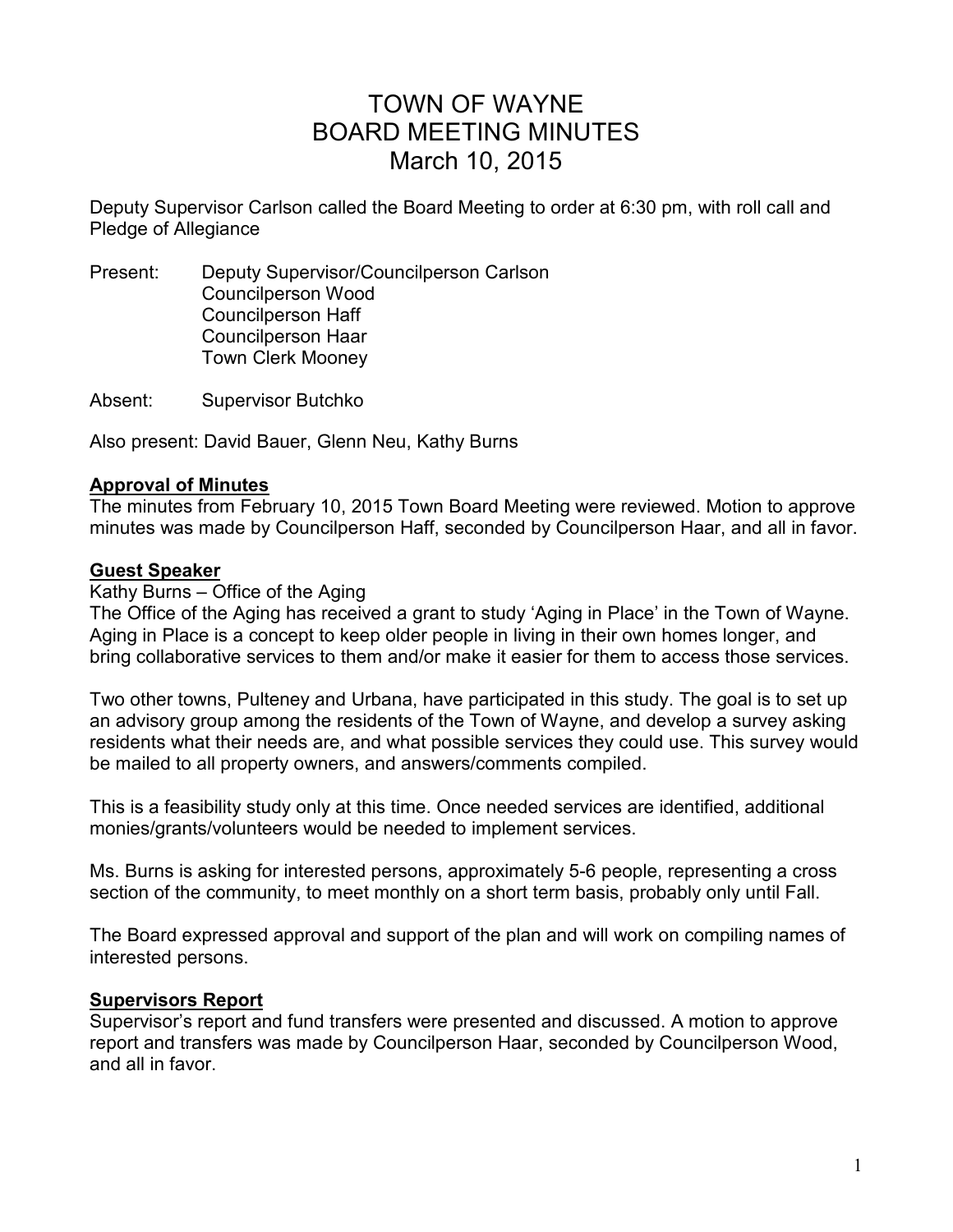There was discussion and review regarding the Town's Chase Bank account, and proposed new fees set by Chase. Said fee's may amount to approximately \$8000/per year. Action Plan: Review other financial institutions and options.

# **Clerks Report**

The February clerks report was presented. No discussion.

Vouchers were presented and discussed. A motion to approve vouchers, Abstract 3 of 2015, as presented was made by Councilperson Wood, seconded by Councilperson Haar, and all in favor.

- General Account
	- o Voucher 48 Voucher 74
	- o Total \$10,293.73
- Highway Account
	- o Voucher 23 Voucher 33
	- o Total \$31,381.84
- SL Account
	- o Voucher 3
	- o Total \$231.11
- TA Account
	- $\circ$  Voucher 8 Voucher 12
	- $\circ$  \$8,406.43

Councilperson Haff expressed disappointment on the fact that we incurred costs to upgrade the heating system in the history room for not working appropriately, even after we spent a large amount of money to install a new heating system this last year.

Property Tax update was presented.

The clerk suggested that at the next Organizational Meeting a handling fee should be established for checks returned due to insufficient funds.

The Board requests the payment for dues to the Association of Towns be made.

**Legal** 

No Report

## **Justice Report**

Report reviewed and discussed. The Board would like to see documentation of succession of receipt numbers with the Justice Report.

# **Highway Superintendent Report**

Monthly journal reviewed.

There was discussion regarding the corrosive nature of salt, and the frequent electrical parts that need to be replaced due to the salt damage.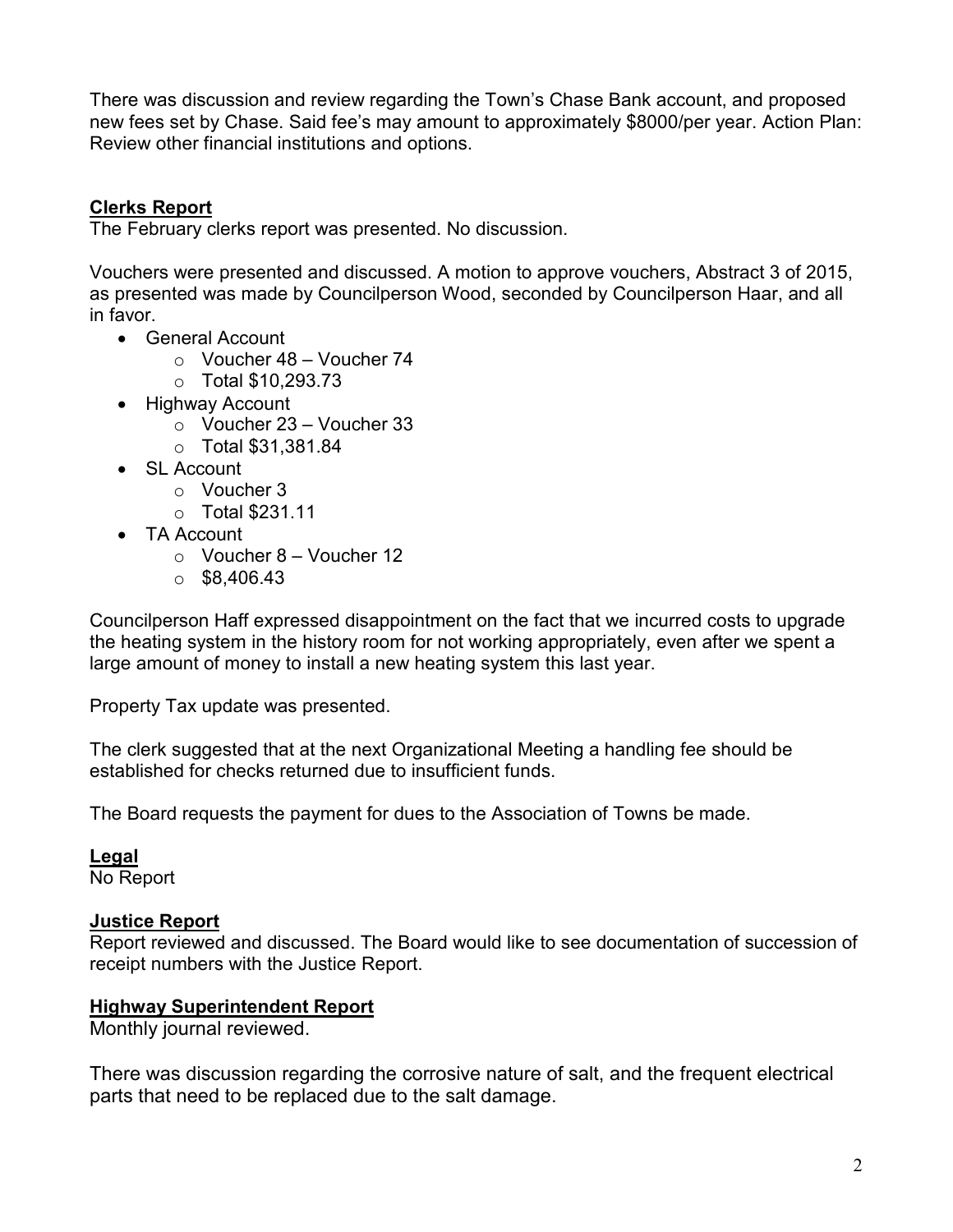Deputy Supervisor Carlson asked Mr. Bauer to present a recap of the 2014 shared services at the next Board Meeting.

# **Property Assessor Report**

Review of Assessor's Report as submitted.

# **Code & Zoning Officer**

Review of report as submitted.

**Watershed**  No discussion.

## **Planning Board**

No minutes or discussion due to no meetings in February

No LULA updates at this time.

#### **Dog Control Officer**

No discussion.

## **History Group**

Report reviewed and discussed.

The Board would like information and clarification on the transfer of Mr. Paul Reiser's historical data to the TOW computers, the total cost of the transfer, and working with Mr. Scott Demmin of DSD Webworks

## **Web Site**

No discussion

## **Other Business**

CBGB Grant – We received 2 proposals; Larsen Design Group, and Hunt Engineers. These proposals will be reviewed and decision made at a later date.

The Board would like to table the motion to request an increase in compost workers compensation until next month when more information/clarification can be made.

The Board would like additional information and clarification on the EES letter and the appropriation of the \$500 made in January.

**Adjourn** A motion to adjourn the Town Board Meeting was made by Councilperson Haar, seconded by Councilperson Wood. All in favor.

Meeting adjourned at 7:50 pm.